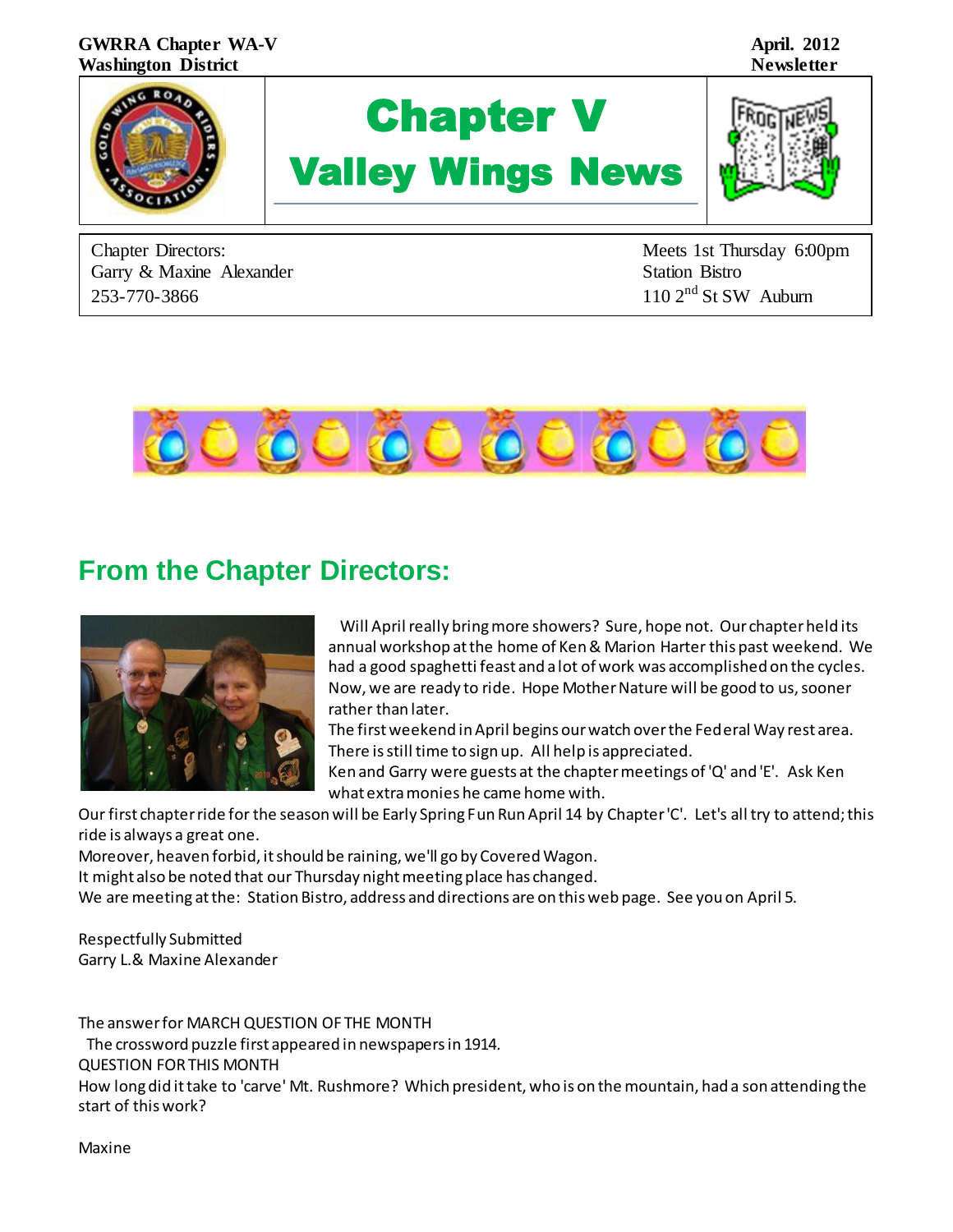

# **FROM ASSISTANT CHAPTER DIRECTORS:**



Wow!!! What a busy month....

 I would like to thank all of you that attended the ride to Ocean Shores for the spreading of Mary Carrolls ashes. There was wind and rain and hail but, It was great to go. My heart goes out to "Chico" and his family.

When Chico and I sat down at the last meeting he told me that "WE" are his family also. So, it wasn't a case of thinking about going, it was I Am Going. That is what you do for family. I have been to a lot of funerals where I did not now the deceased. I think

that you go to celebrate a life that once was, but also to support the family.

I have been working on a lot of Wings this past month and Saturday the 24th was no exception. We had our workshop at Ken and Marions. There were I think 8 bikes that showed up. We worked to build up an appetite for the Spaghetti and garlic bread. But I had to wait for my plate to be filled because Garry cut in line and ate up my portion. As much work as I do on his bike you would think that...........never mind. Anyway, a great time was had by all. I had really been looking forward to the workshop. It didn't disappoint.

So, spring is here and I have new tires on my Wing. I was going to try and wear them out by fall but I also work at the Valley 6 Drive In and it will be opening up in April. So, I will be busy. It will just be nice to be able to ride without bundling up so much. So remember as you get out on the bikes there is still a lot of sand on the road, watch for it

Dennis

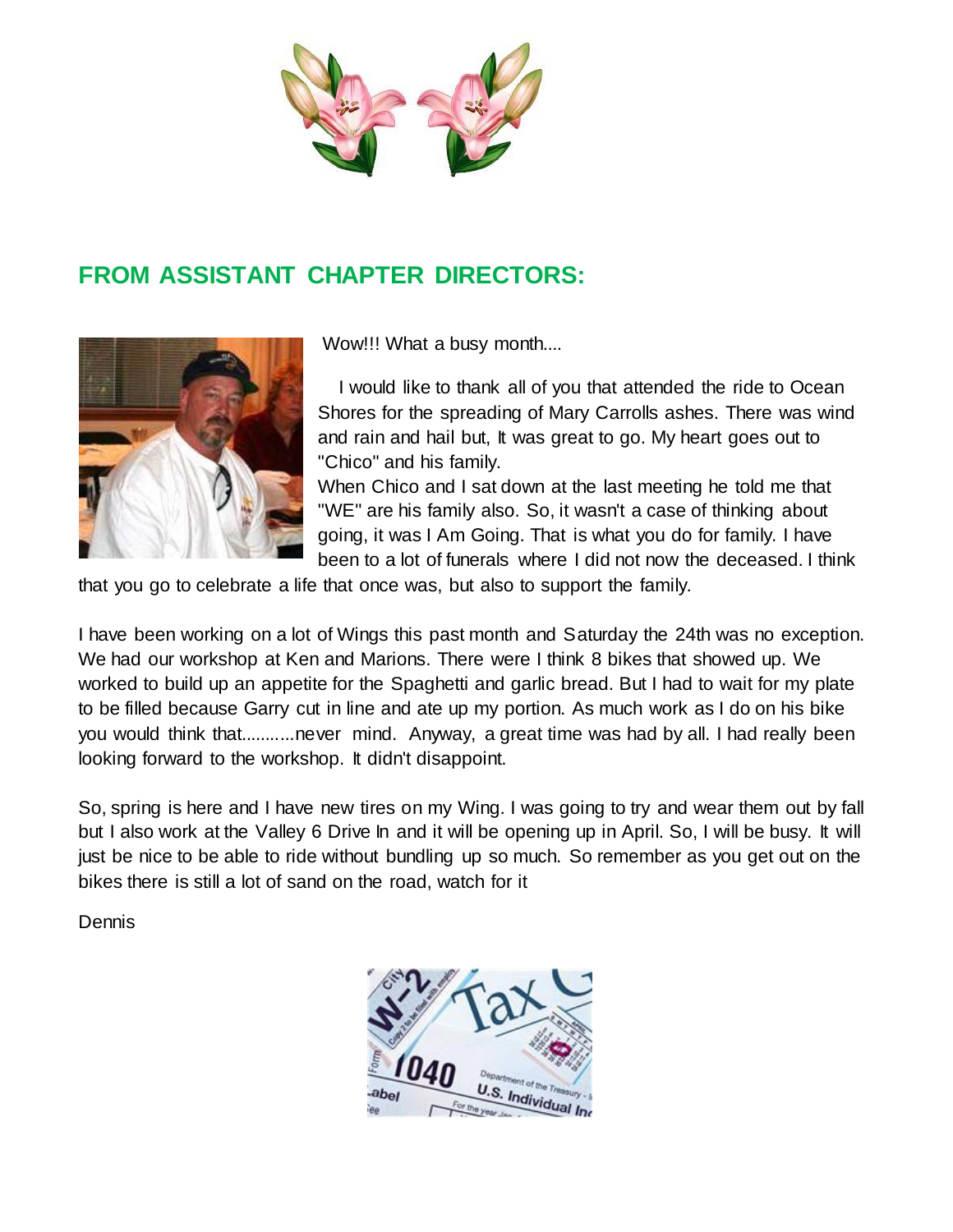#### **FROM HONORARY ASSISTANCE CHAPTER DIRECTOR:**

#### Support Your Chapter



 We just closed the doors on our fifteenth annual Maintance Shop/Social event. We had plenty of bikes to work on, in fact we had enough bikes that we couldn't finish them all with the crew we had on hand and you might know who bike didn't get finished --- Garry's. Oh well that will give Ken something to work around! We also tuned everyone's antennas, except of course, Garrys. The weather cooperated by showering us with a little sunshine, and pushing the temperature up to 61 degrees. We even had to shut down the furnace. We were working on our bikes, when the buzzer in the rear of the shop sounded indicating

chow time. Now for the social time of the chapter maintance shop. If you like spaghetti, you sure lost out on a another good one, but that's alright, all the more left overs for me.

 For you dudes that went south. If you need to change your brake and clutch fluids or need new brake pads or what ever we can set up a special shop day. Check with Ken and Garry.

 Now that the riding season is near, we should be thinking of which rides and rally's we want to participate in. Remember you can't take them all in so plan ahead, be ready! Check with other members, ask where and when they are planning to go. Also if there is a special route or direction you like, speak up, Jim or someone else will see about your ride.

 Chapter 'Y' is trying something new for selecting a ride a month (or more). They pick a difference member each month for where they would like to ride to. That member is to pick a direction (route) he doesn't have to plan it, that up to the ride coordinator, but he or she picks a destination.

Yea I did hit it big at chapter 'E' 70 plus dollars, but -------I had to pay for both of our breakfast Oh well, you know the old saying, easy come.

Ride with care

Ken/Marion



### **From the Chapter Educator:**

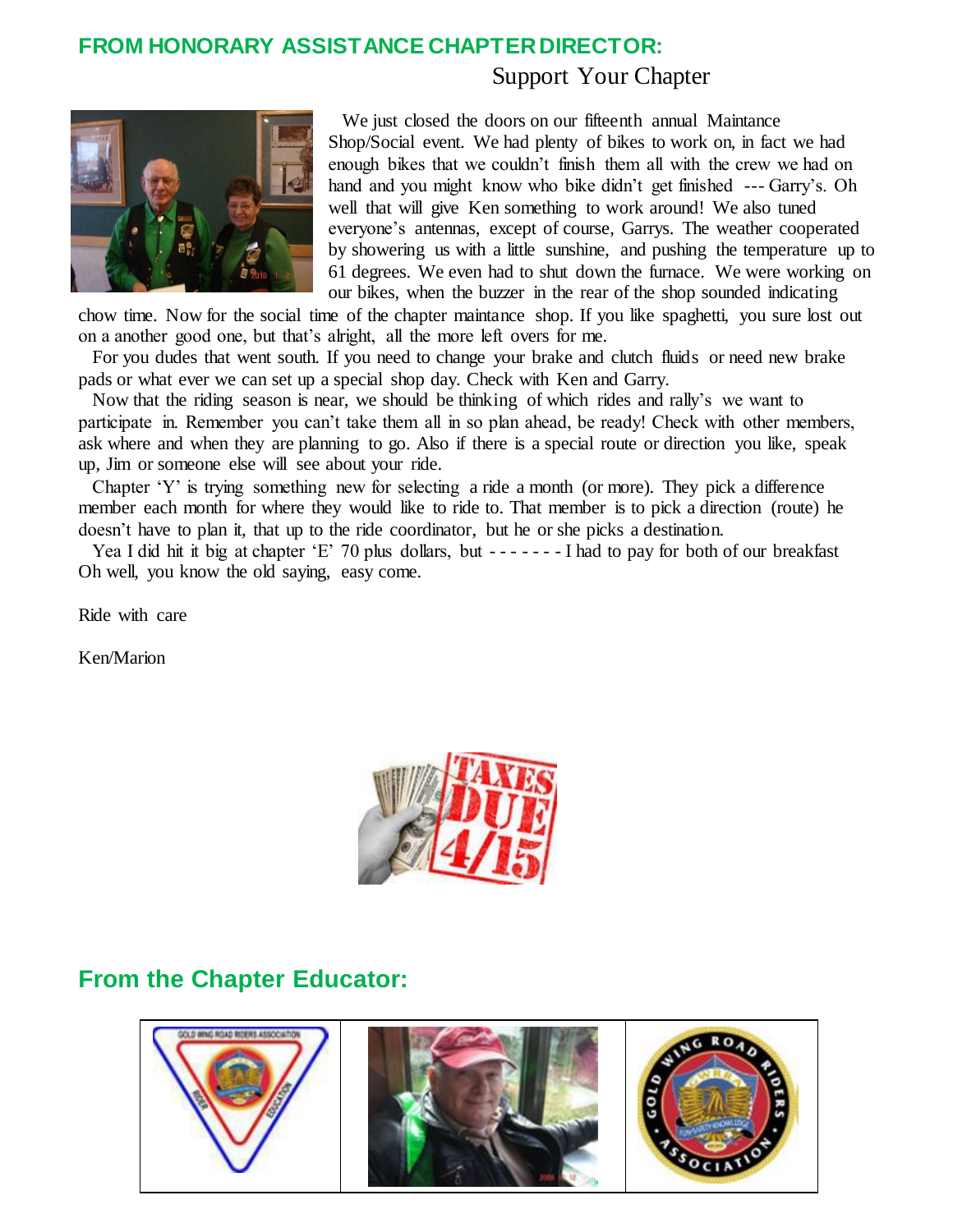From the desk of John Doughty GWRRA Chapter Educator Chapter V.

Braking: An attainable reaction time is 0.50 seconds if you're under the age of 30 and a professional driver. If you consider yourself a proficient motorist, your reaction time is 0.75 seconds. The "average" motorist falls into a full 1 second "time to react" mode. For those new and unskilled drivers, you can claim a reaction time of 1.5 seconds. Finally, the group that a lot of us fall into is the "older" motorists (this does hit our egos hard). The "older" folk's reaction time is in the 2 second time frame. The reality is, in the "older" motorist's reaction time, it just takes longer based a lot on experience, sometimes physical restrictions, or other impairments that interfere with that reaction time that comes into play. This 2-second number is "if" or "when" that "older" person finally decides there is danger and need to take action, "NOW!"

Let us now turn that reaction time into a space you might be able to relate to. If you have a reaction time that of the professional driver, at peak performance, they have clocked in a reaction time of .075 seconds, and if they were traveling at 20 miles per hour, they are going to travel 36 feet, or two FULL car lengths until they stop. Of course, all this good stopping distance is providing the tires and the road surface are in "ideal condition" (good rubber, dry surface, no winds, no snow, no ice, no rain, etc., you get the idea).

If you have a reaction time at .075 and set the speed to 60 miles per hour, your stopping distance will be in the range of 194 feet or 12 131926-01 car lengths of stopping distance. So, with reaction time awareness coming to light, do you remember those previous articles you read about in our newsletters?

I am referring to the 12 second "SEE" (SEARCH, EVALUATE, EXECUTE) rule? Ok, so you did not read those articles, so I will re-iterate: basically, the 12-second rule means looking down the road in 12 second clips, searching for what is going on with the traffic, looking at the side roads, and looking behind you. By analyzing what you see in those 12 short seconds while looking at forward views, you are to make an evaluation of the events ahead of you. That evaluation should allow you time to prepare to react and to EXECUTE, as an avoidance maneuver in time (2 FULL seconds, remember?) to avoid a hazardous situation.

Now, if you combine the 12 second "SEE" rule and maybe accept the fact that "older" motorists take a little more time to react, like a FULL 2 SECONDS, maybe that reaction time and full brak ing distance will be enough. Of course, that controlled stopping distance is depending upon the miles per hour being traveled, those "ideal" road conditions, and that 12-second car-length open space you think you have. Maybe it will be enough to stop safely. Remember "SEE". Remember a 12-seconds look down the road. Remember 2-seconds of reaction time, and count on the actual braking distance you may need to avoid a collision.

Sincerely,

GWRRA Chapter Educator –

#### JOHN E. DOUGHTY

### **Did Someone Say Maintenance Workshop?**

It was all to start at 8:00 in the morning on the  $24<sup>th</sup>$  of March, but upon pulling into where I thought was the residence of Ken and Marion Harter (note this was a first time there) I found nothing going on! I looked at the address and yes it matched, so I looked around for a sign saying "The Harter's" still nothing, so instead of going up to the door and possibly waking someone up I decided to wait around for a while. Walking around and looking for some signs of life without any luck, I decided ok a few more minutes and I will give a call and see if I am in the right place! While waiting the time I also thought seeing as I have a dozen donuts with me I'll have one while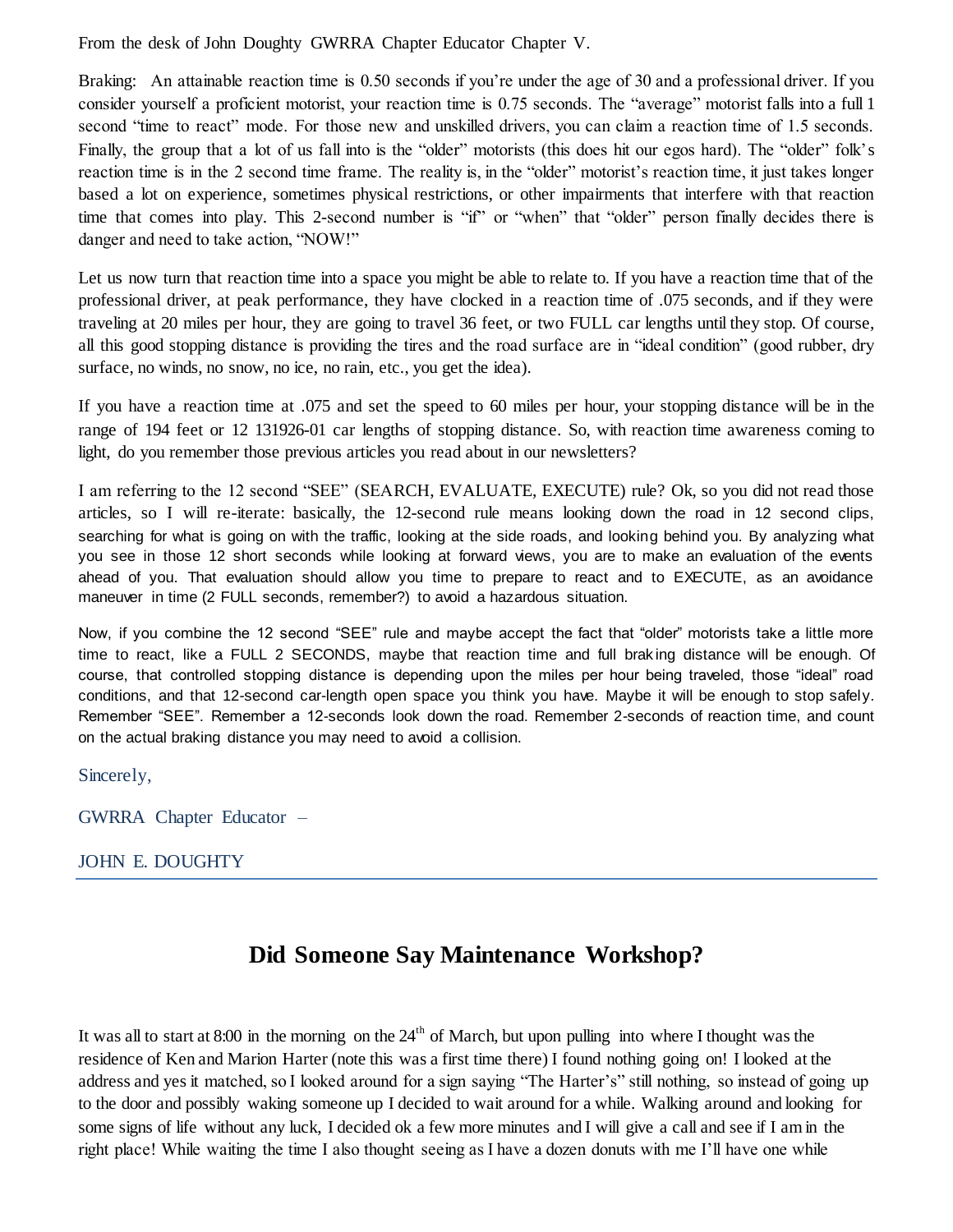waiting my time! Boy the smell must have made its way to the house as I had no longer eaten it and who comes out of the house but Dennis Murphy saying come on in.

My thoughts about Dennis smelling the donuts and finding I was out there must not have been true as while sitting and talking, I noted that I had brought some donuts and so I had to go get them so Dennis could have one or two.

After some nice conversation with the Harter's and Dennis, Gary and Maxine Alexander showed up with the rest of the goodies, yes more donuts and pastries putting Dennis in 7<sup>th</sup> Heaven! After some more talk or better known as BS it was time to head to the shop. My bike was put on the lift and Dennis and I proceeded to tear it apart. Having this being my first time at this, I was a bit concerned as Dennis started telling me take this off, then take this off, then this then that, but when he told me the radio had to come off I thought WHAT. I hope he know as much as he says he does! I am not new to pulling things apart and repairing them, but going this far was getting me worried and had me thinking what if?

Well as the morning progressed Vic Parr and John Doughty also joined us in the shop and everyone did what was needed to be done on their bikes. A few hours went by and the word came from the house stating that it was time to eat. Well the group of us from Chapter V that were in the shop, proceeded to the house to find many others who had joined in for the delicious Spaghetti and Garlic Bread lunch that Marion and Terri had prepared for us as well as the pot luck items which others had brought.

Lunch is over and it is time to go back to work. The original group and a couple others joined in doing what was needed, more shooting of the bull, and just doing whatever. A couple of hours later the Boss AKA Ken Harter said time to go in and have cake. It was Terri's birthday the day before so we all went in and had cake and sang Happy Birthday to Terri then back to the shop!

Much to my amazement my bike did get back together and ran, so I had no reason to worry anymore. After spending the day with this group I found that belonging to a chapter is the way to go! I say this as this is not my first Wing but is the first time I have been a member of a chapter, and feel that I picked out a GREAT one! Everyone was willing to pitch in to help each other and get what was needed done!

In the end I want to say that I really enjoyed myself and all of the help I got from others in this workshop. It was not what I had expected it to be but again I enjoyed it, as what I understood was going to be a Workshop did happen, but it really seemed more like a big party!

My Thanks to EVERYONE involved for a GREAT DAY.

Respectably Submitted

Joe Diambri

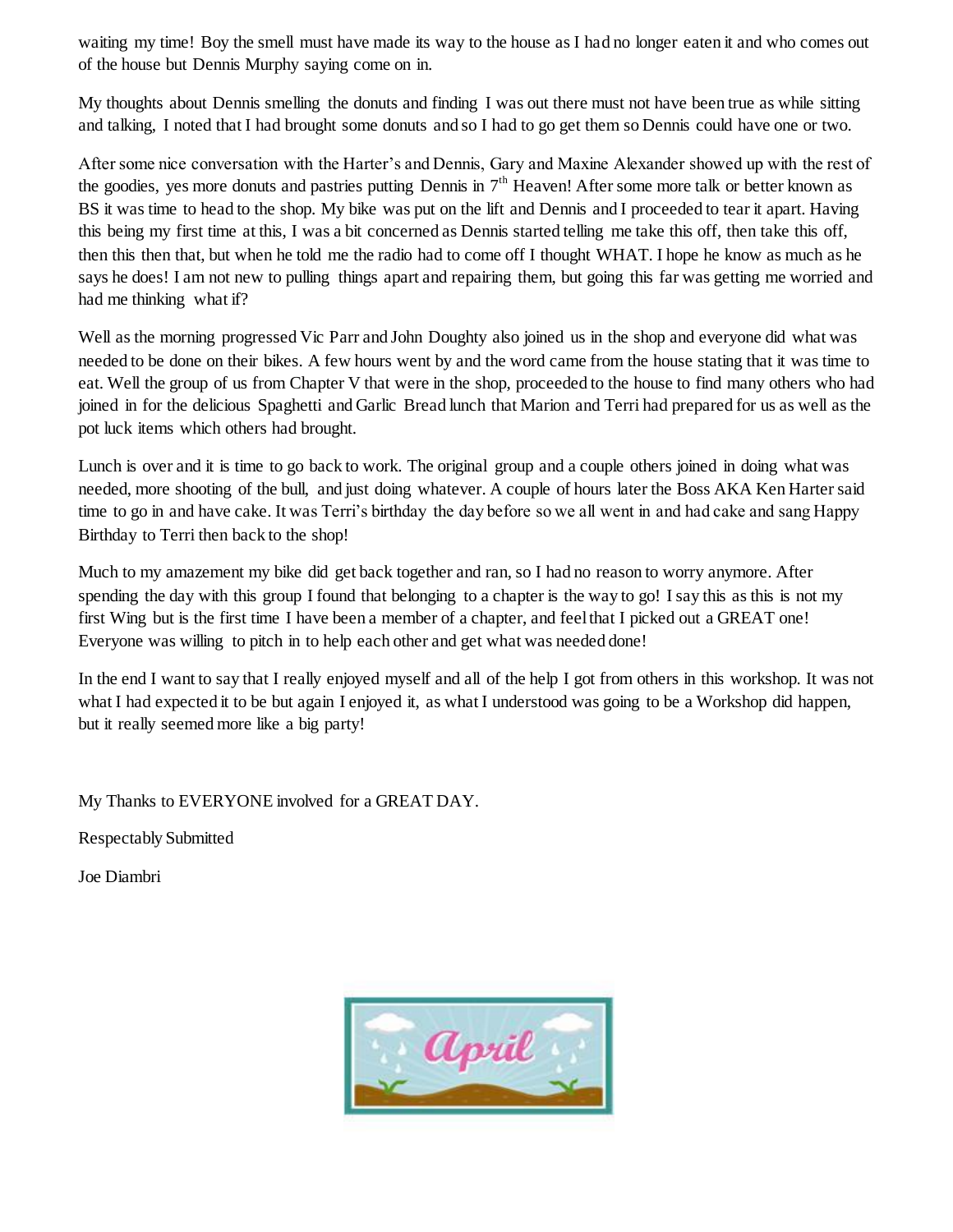#### **Motorist Awareness Division/Program**



Several weeks ago I attended the District Rider Education Workshop in Buckley. One class presented by the Department of Licensing showed us statistics of motorcycle accidents that have happened in the past 20 years. Accidents have increased due mostly to the large number of riders joining the ranks. Fortunately, the ones with fatalities have decreased. The DOL is attributing this to better training requirements and motorist awareness seminars.

Another class related to what the DOL had explained was one for the Motorist Awareness Division of GWRRA. This one really got me interested and I felt, with the proper equipment, that I could make a difference in the world of motorists by becoming a liaison with anyone that would listen. So I contacted the GWRRA home office and they provided me with Power Point presentations and a stack of brochures and bumper stickers. I talked our Chapter Director and Treasurer into the need of a projector and then proceeded to make some personal visits to local high schools, church groups, and drivers training organizations.

We want the general public to be aware that we, as motorcyclists, are also out there on the road. A good slogan that the DOL and GWRRA (along with others) is to "Share the Road". Maybe with a little more public awareness we can reduce accidents and ultimately reduce insurance and medical costs.

Vic Parr Motorist Awareness Program Liaison



## **From the chapter couple of the year:**



 Hello fellow riders. Spring has finally arrived and Mother Nature still throws us some nasty curves with snow, sleet, hail, lots of wind and rain. Then come the days when the sun breaks through and it appears to be the best day of our lives. These are the days you use any excuse to put those wheels on the road and enjoy the day.

But, the bike should be ready for the season – just like you. Fortunately we have a motorcycle maintenance day scheduled each spring to do just that. We have a couple of guys who have the knowledge and skills to fix almost

anything. A maintenance DVD is another handyman's tool. So, do the maintenance, shine that baby up and show it off to the world.

Recently several of us joined a good friend, Charles Carroll (Chico), and his family and friends as they took a trip down to Ocean Shores. Charles (Chico) rode his bike in tribute to his wife (Mary J), who had passes away after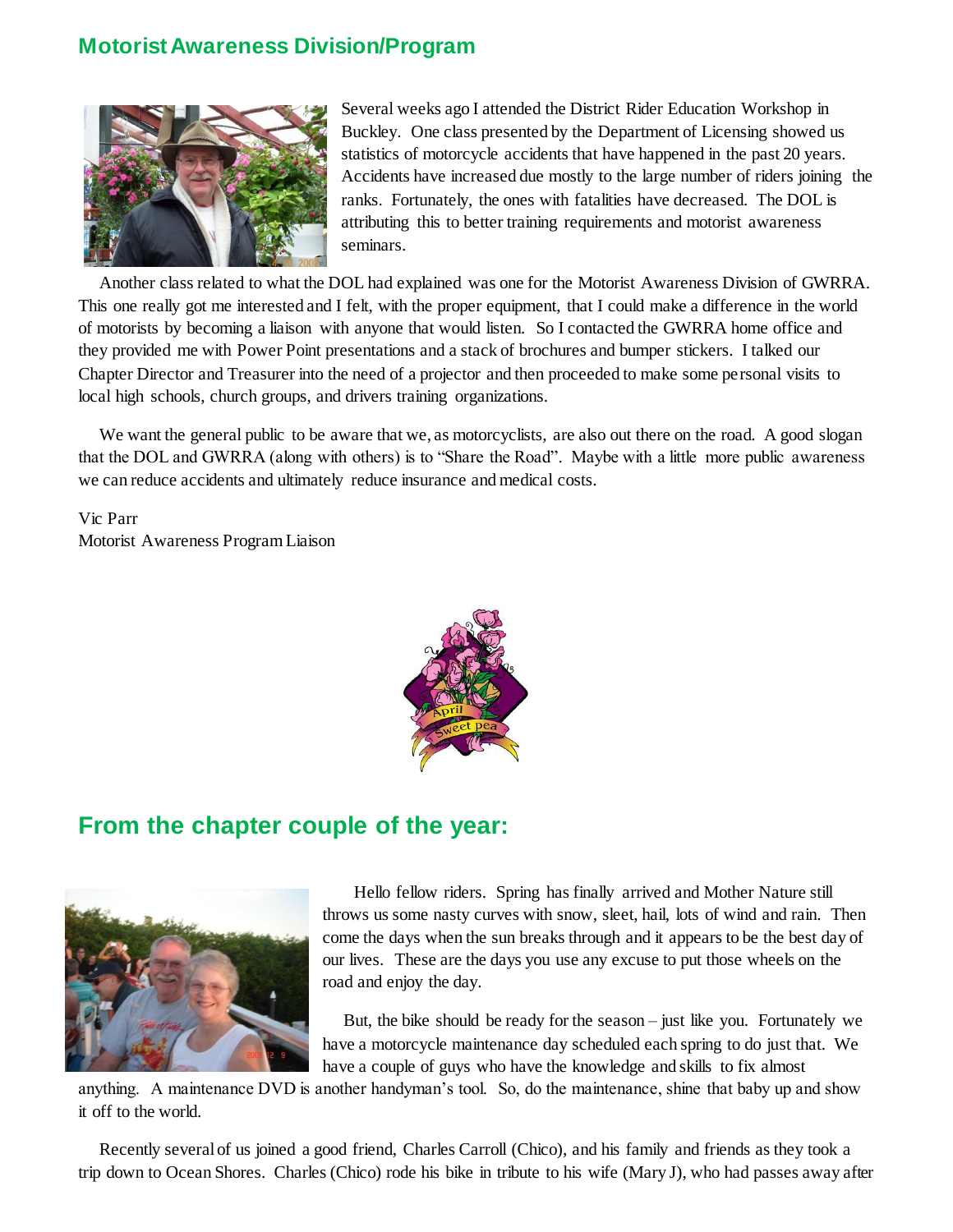a bout with cancer. This was "her last ride" and also her birthday. We shared some thoughts of Mary and watched as her sons spread her ashes over the breaking waves. It seemed that Mother Nature was also paying some respect by withholding the rains for that period of time. Thank you, Chico, for extending the invitation to us, your GWRRA family and friends.

Many events within the GWRRA chapters and other local organizations are approaching for your riding pleasure. It is understood that we can't make them all, but I bet the ones you can attend will be fun filled and enjoyable. I hope we can meet you at least once to share some laughs.

Smile often and ride safely.

Vic & Sharon WAV Couple of the Year



### **FROM THE CHAPTER TECHNICAL ADVISOR:**



Brake Fluid Explained

The three main types of brake fluid now available are DOT3, DOT4 and DOT5. DOT3 and DOT4 are glycol-based fluids, and DOT5 is silicon-based. The main difference is that DOT3 and DOT4 absorb water, while DOT5 doesn't.

One of the important characteristics of brake fluid is its boiling point. Hydraulic systems rely on an incompressible fluid to transmit force. Liquids are generally incompressible while gases are compressible.

If the brake fluid boils (becomes a gas), it will lose most of its ability to transmit force. This may partially or completely disable the brakes. To make matters worse, the only time you are likely to boil your brake fluid is during a period of prolonged braking, such a drive down a mountain - certainly not the best time for brake failure!

As a DOT3 or DOT4 brake fluid absorbs water, its boiling point decreases. It can absorb water from the air, which is why you should avoid opening your car's brake fluid reservoir. For the same reason, you should always keep containers of brake fluid tightly sealed.

DOT5 fluid does not absorb water. This means the boiling point will remain relatively stable, but it also means that any water that does get into your brake system will tend to form pure water pockets, which could cause brake corrosion.

Two other important things about brake fluid: DOT3 and DOT4 eat paint, so don't spill either of these on your car. Also, none of the different types of brake fluid should be mixed. They can react badly with each other and corrode your brake system.

Dennis.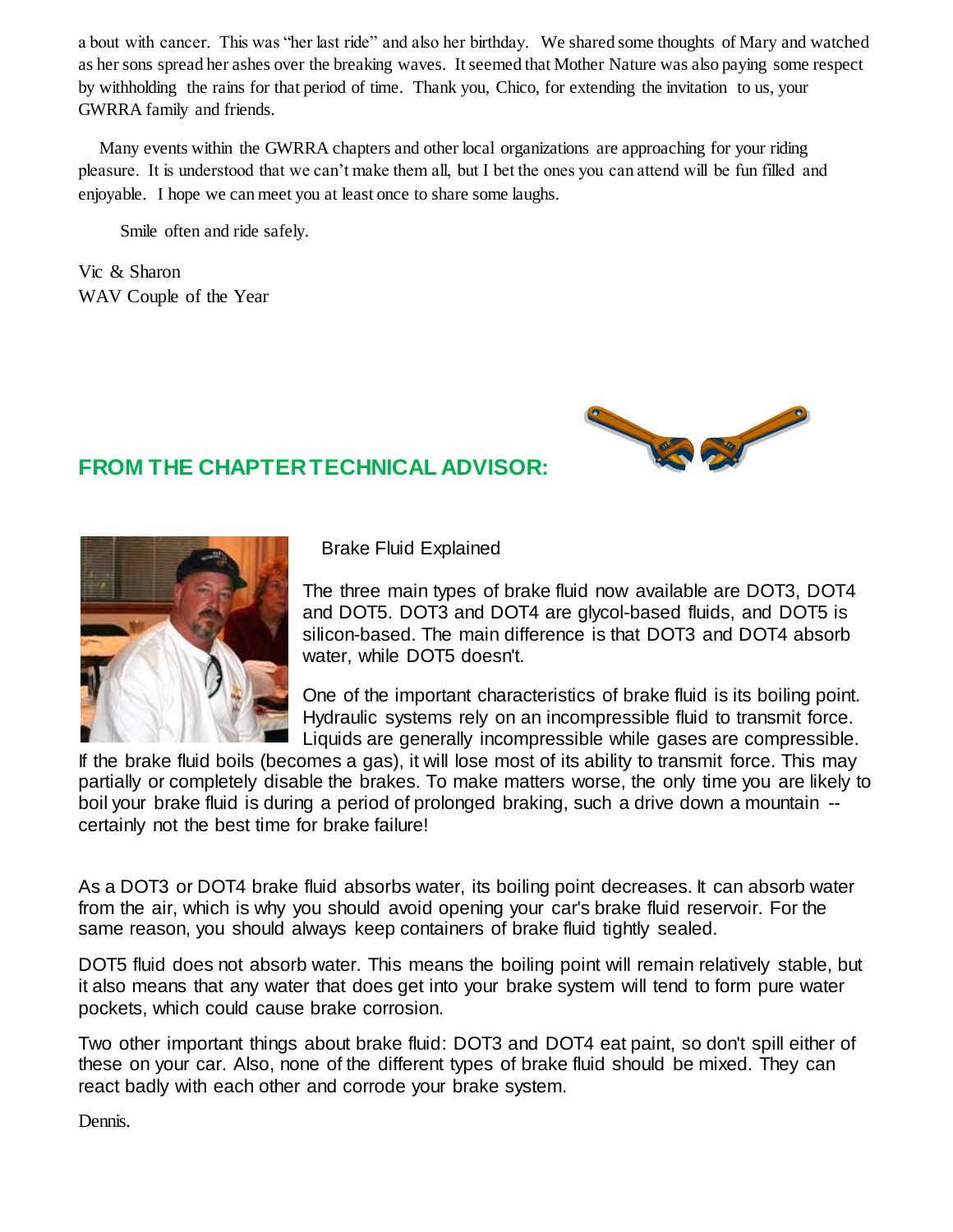

## **FROM THE CHAPTER SECRETARY**



March 1, 2012 GWRRA Chapter "V" Gathering

Chapter "V" met at The Station Bistro in Auburn, WA, to enjoy the fellowship of great people and fill up on delicious food.

Guests to the March gathering included District Director Susie and Frank Hutchinson, Bruce and Sandi McMahill from Chapter "C", and Mike Briesi from Chapter "A".

Chapter Directors Garry and Maxine Alexander, introduced his staff and thanked everyone for being here. Past and future events were reviewed.

Bruce McMahill invited everyone to join Chapter "C" for the Early Spring Fun Run on April 14th. The Run will start at the Angel of the Wings Casino and proceeds go to support the Ride for Kids and the Everett Food Bank.

Suzie Hutchinson reminded everyone to register for the State Rally to be held this year in the nice facility of Grandview, WA. Chapter "M" is the host Chapter. There will be lots of good prizes and fun things to do.

John Doughty spoke on how important it is to prepare for the upcoming riding season. Besides preparing your bike, it's important to prepare yourself mentally to ride. Oh yes, be sure to check your tires before every ride.

Garry Alexander introduced the marble game to members and visitors. From the container of 100 marbles, one marble is green. The pot grows each week until someone draws that green marble. Suzie Hutchinson was the first to draw for a marble but unfortunately did not find the green one.

Chapter "V" Mall Show is coming up on May 18 - 20 at the South Hill Mall. All proceeds will go to the food bank. April 7th through the 11th is when Chapter "V" will host the Federal Way Rest Stop. Many members have already signed up to help. If you are available please contact Garry.

Vic Parr is our liaison for MAD (Motorist Awareness Division). He is available to speak to groups.

Big winners this month are: Dennis Murphy won the Registration to Chapter "C" Spring Fun Run. Marlene McCartney won the Chapter Member Color Draw. Suzie Hutchinson won the 50/50. --

Jan Ljunggren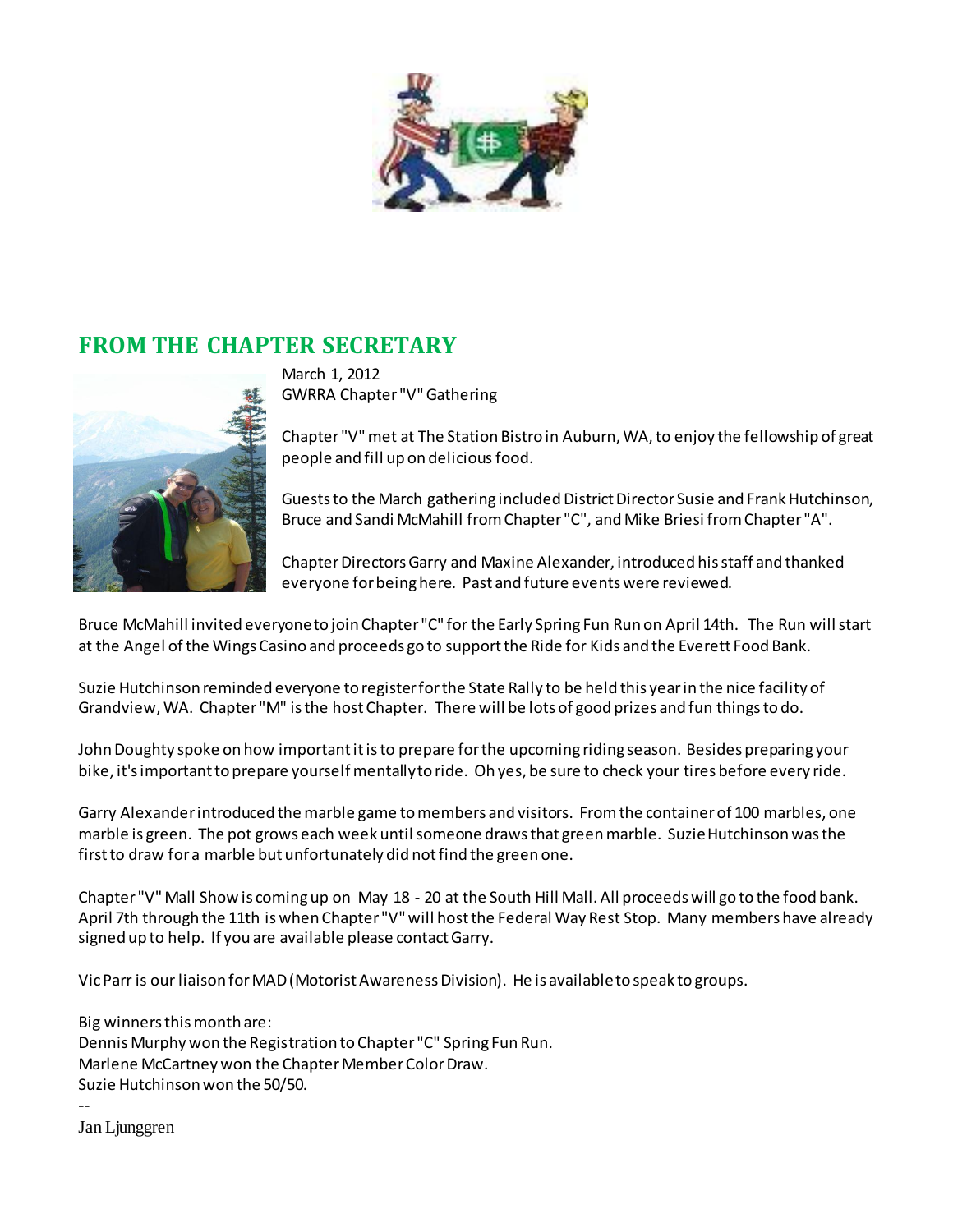# **FROM THE CHAPTER NEWSLETTER EDITORS**





 My special "thank you" to Joe Diambri for his article in this months newsletter.

 Our ('Wingy') membership number in the newsletter has started out successful, that is out of the two members who had their numbers printed neither see their number. For the month of February it was Jim Johnson and he said he read the newsletter thru and thru as least twice, and for the month of March is was LeRoy, sorry guys, but keep reading you never

know when it might happen again. As for the rest of you, good luck!

We have one less marble in the marble bag. Good luck on that one too.

Don't forget, the last Saturday of the month. (it would help before the last)

Keep the articles coming? (And READ them)

Ken/Marion

# Recipe Corner:

**Rhubarb Bars** This is super good, just ask Dennis and Garry

#### **Filling:**

 2 Tablespoons cornstarch  $\frac{1}{4}$  cup water 3 cups cut up rhubarb 1-1/2 cups sugar 1 teaspoon vanilla **Crust:** 1-1/2 cups oatmeal 1-1/2 cups flour 1 cup brown sugar  $\frac{1}{2}$  teaspoon baking soda  $\frac{1}{2}$  teaspoon salt 1 cup margarine

In saucepan, dissolve cornstarch in water. Add rhubarb, sugar, vanilla. Cook until thickened.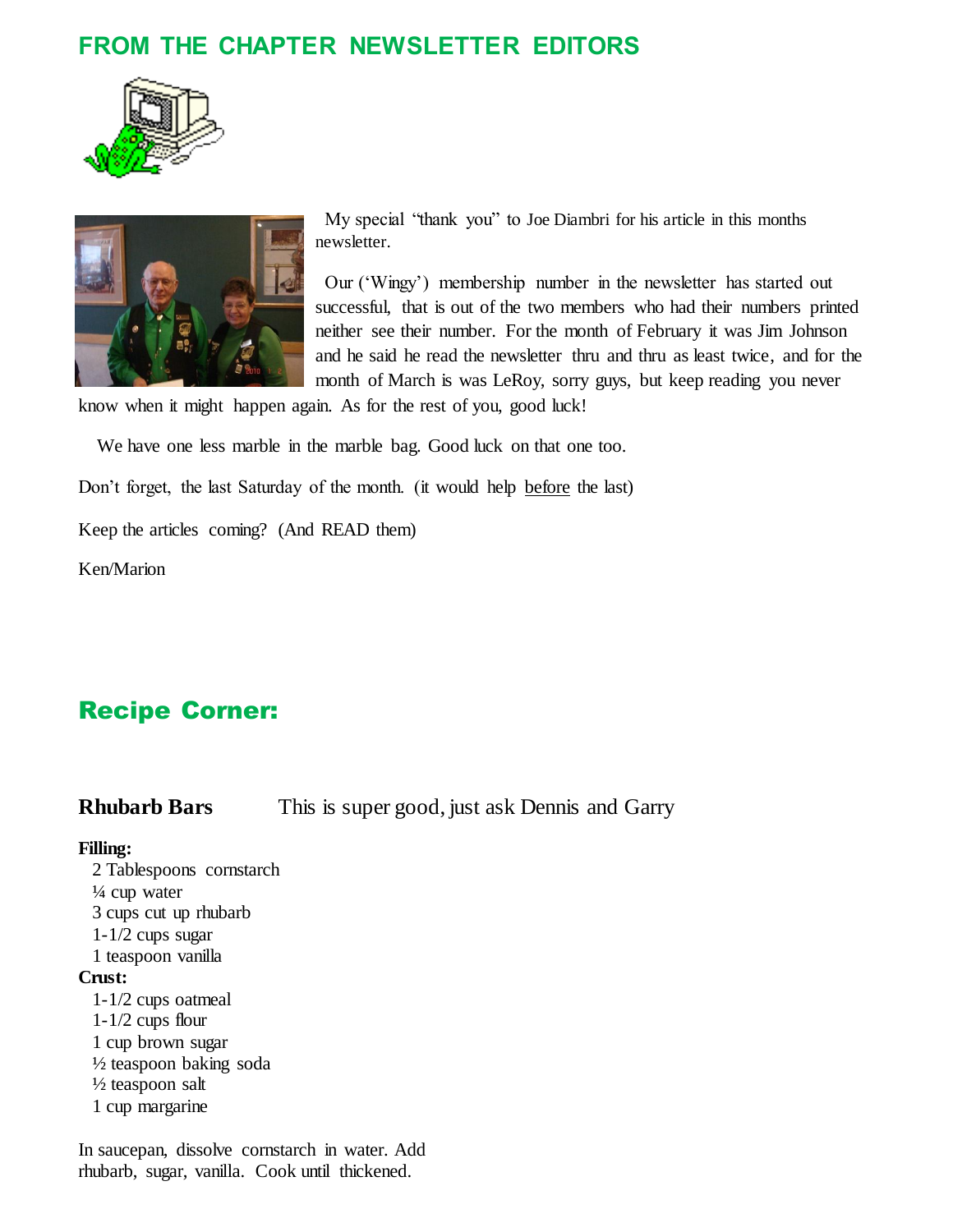Remove from heat.

Stir together oatmeal, flour brown sugar, soda And salt. Cut in margarine as for piecrust.

Pat half of the oatmeal mixture into 9x13 pan. Spread rhubarb mixture over crust. Sprinkle With remaining crumbs and bake at 350 degrees For 30 minutes. Refrigerate 24 hours before Cutting.



**CHAPTER BIRTHDAYS CHAPTER ANNIVERSARYS**



Charles Carroll  $-13^{th}$ Joe Diambri – 23 Patti Diambri –  $13<sup>th</sup>$  Ed & JoAnn Miller – 21st Joe Johnson – 10<sup>th</sup> Vic & Sharon Parr 18th Vic & Sharon Parr 18th JD Miller – 18<sup>th</sup> JD Miller – 18<sup>th</sup>  $\blacksquare$  John & Neena Stoner – 7<sup>th</sup> Michael Smith  $-16^{th}$ Ed Miller  $-13th$ 

Jim & Ruth Johnson – 23rd

#### **Did You Know**

 April 27th Is National Arbor day. **1872**—The first Arbor Day was held in Nebraska City, Neb., through the efforts of J. Sterling Morton. More than one million trees were planted in Nebraska during the first Arbor Day. (*Editor's Note: What happened to them, you can drive for miles and not see one in Nebraska*?)

The Arbor Day Foundation:

Began in 1972 to celebrate the 100th anniversary of the first Arbor Day.